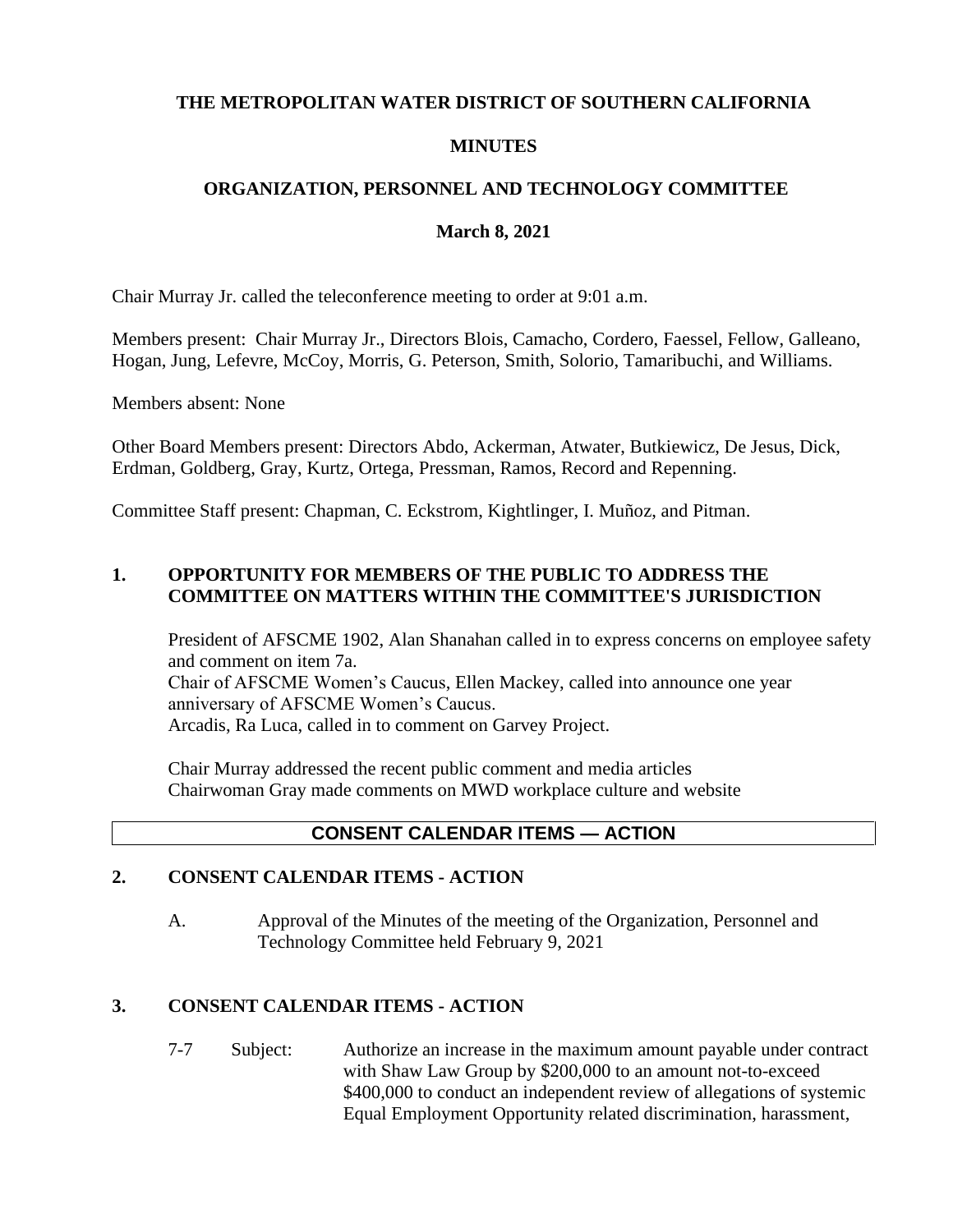and retaliation, and related concerns; the General Manager has determined that the proposed actions are exempt or otherwise not subject to CEQA

### Presented by: Abel Salinas, Ethics Officer

Mr. Salinas provided an overview of existing contract and requested approval for additional funding for additional work.

The following Directors provided comments or asked questions

1. Murray

Staff responded to the Directors questions and comments.

Director Camacho made a motion, seconded by Director Fassel to approve the consent calendar consisting of item 2A and 7-7.

The vote was:

- Ayes: Directors Blois, Camacho, Cordero, Faessel, Fellow, Galleano, Hogan, Jung, Lefevre, McCoy, Morris, Murray, G. Peterson, Smith, Tamaribuchi, and Williams.
- Noes: None

Abstentions: None

Absent: None

The motion passed by a vote of 16 ayes, 0 noes, 0 abstention, and 0 absent.

# **END OF CONSENT CALENDAR ITEMS**

### **4. OTHER BOARD ITEMS - ACTION**

None

### **5. BOARD INFORMATION ITEMS**

None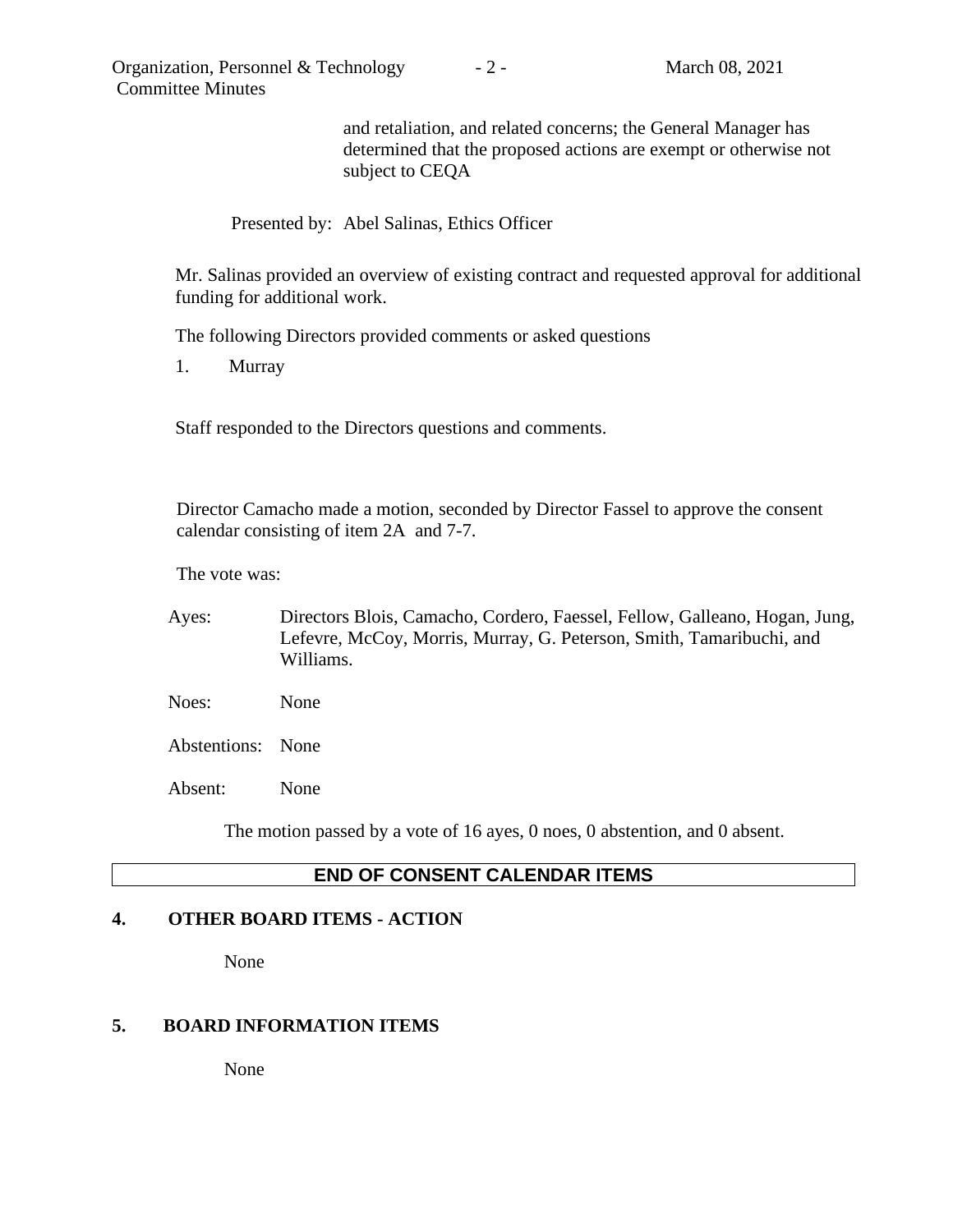## **6. COMMITTEE ITEMS**

- a. Subject: Ethics Officer's Monthly Update on Independent Review of Workplace Concerns
	- Presented by: Abel Salinas, Ethics Officer

Mr. Salinas provided an update on the independent review of workplace concerns.

- b. Subject: Roles and responsibilities of Metropolitan's Ethics and Human Resources offices
	- Presented by: Abel Salinas, Ethics Officer

Diane Pitman, Human Resources Group Manager

Mr. Salinas and Ms. Pitman provided an overview of Metropolitan's HR and Ethics office roles for employee investigations, including their roles during the external review of EEO's processes by The Shaw Group.

The following Directors provided comments or asked questions:

- 1. Murray
- 2. De Jesus
- 3. Hogan
- 4. Ortega
- 5. Blois
- 6. Abdo
- 7. Cordero
- 8. Ramos
- 9. G. Peterson
- 10. Kurtz
- 11. Butkiewicz

Staff responded to the Directors questions and comments.

### **7. MANAGEMENT REPORT**

a. Human Resources Manager's Report

Item was deferred to April.

b. Information Technology Manager's Report

None